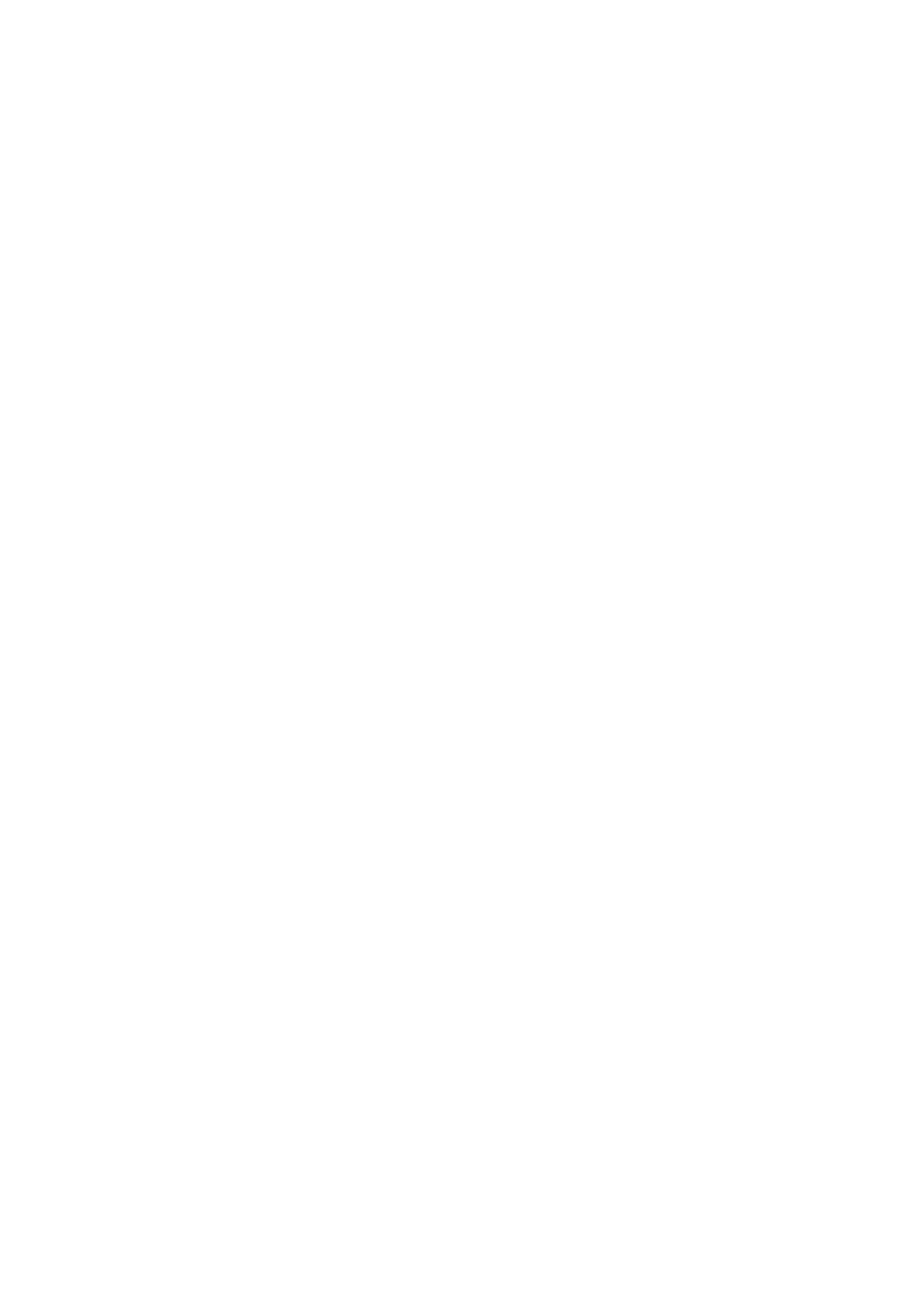### **ANNEX**

### **UNIFIED INTERPRETATIONS CONCERNING THE ARRANGEMENTS FOR STEERING CAPABILITY AND FUNCTION ON SHIPS FITTED WITH PROPULSION AND STEERING SYSTEMS OTHER THAN TRADITIONAL ARRANGEMENTS FOR A SHIP'S DIRECTIONAL CONTROL**

#### **Introduction**

The SOLAS requirements for steering gears have been established for ships having a traditional propulsion system and one rudder. For ships fitted with alternative propulsion and steering arrangements, such as but not limited to, azimuthing propulsors or water jet propulsion systems, SOLAS regulations II-1/28.2, 28.3, 29.1, 29.2.1, 29.3, 29.4, 29.6.1, 29.14 and 30.2 should be interpreted as follows, except 29.14, which is limited to the steering systems having a certain steering capability due to ship speed also in case propulsion power has failed.

#### **Regulation 28 – Means of going astern**

### *Paragraph 3*

The stopping times, ship headings and distances recorded on trials, together with the results of trials to determine the ability of ships having multiple propulsion/steering arrangements to navigate and manoeuvre with one or more of these devices inoperative, should be available on board for the use of the master or designated personnel.

#### **Regulation 29 – Steering gear**

### *Paragraph 1*

For a ship fitted with multiple steering-propulsion units, such as, but not limited to, azimuthing propulsors or water jet propulsion systems, each of the steering-propulsion units should be provided with a main steering gear and an auxiliary steering gear or with two or more identical steering actuating systems in compliance with interpretation of SOLAS regulation II-1/29.6.1. The main steering gear and the auxiliary steering gear should be so arranged that the failure of one of them will not render the other one inoperative.

For a ship fitted with a single steering-propulsion unit, the requirement in SOLAS regulation II-1/29.1 is considered satisfied if the steering gear is provided with two or more steering actuating systems and is in compliance with interpretation of SOLAS regulation II-1/29.6.1. A detailed risk assessment should be submitted in order to demonstrate that in the case of any single failure in the steering gear, control system and power supply the ship steering is maintained.

### *Paragraph 2.1*

All components used in steering arrangements for ship directional control should be of sound reliable construction to the satisfaction of the Administration or recognized organizations acting on its behalf. Special consideration should be given to the suitability of any essential component which is not duplicated. Any such essential component should, where appropriate, utilize anti-friction bearings such as ball bearings, roller bearings or sleeve bearings which should be permanently lubricated or provided with lubrication fittings.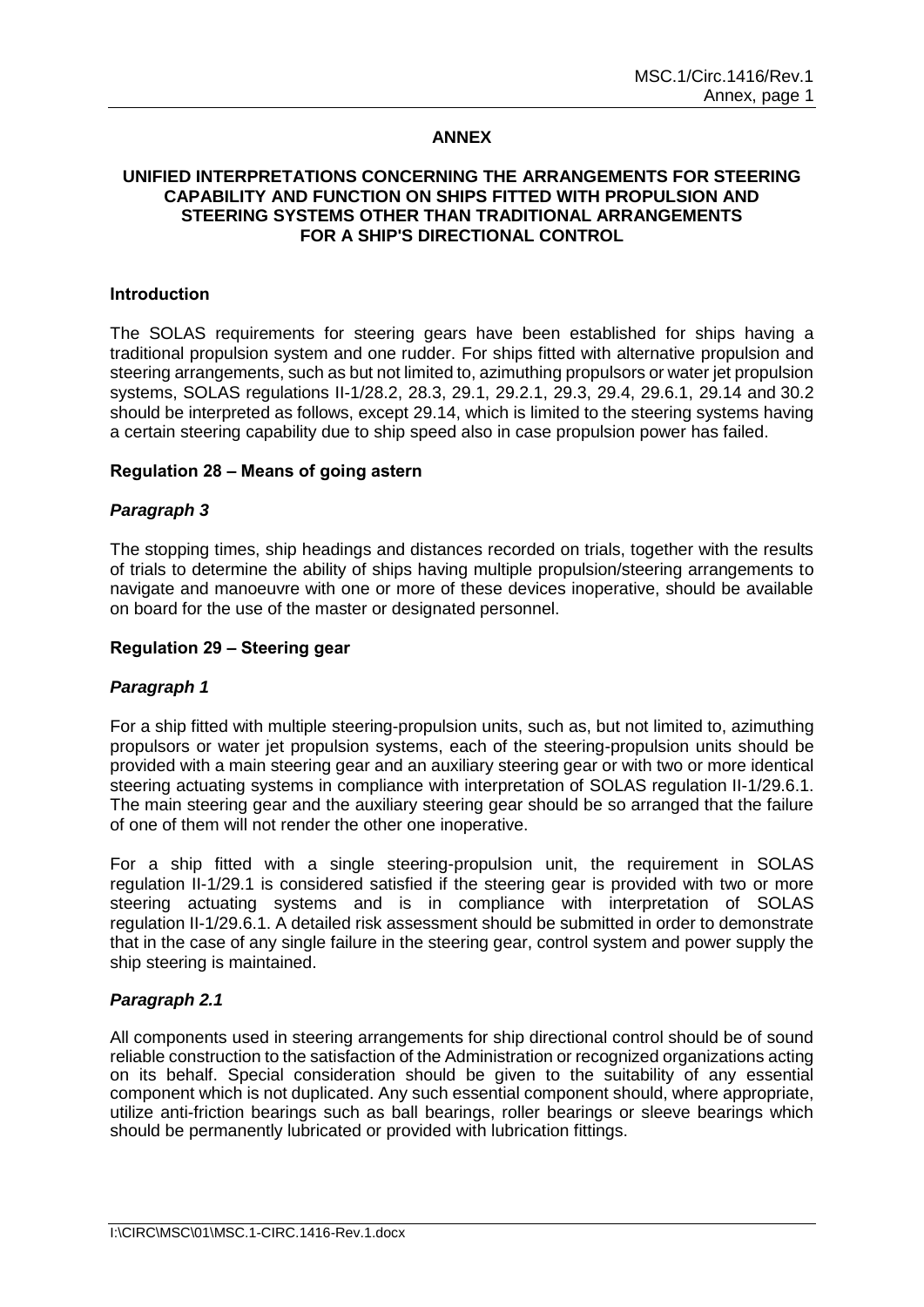# *Paragraph 3*

The main steering arrangements for ship directional control should be:

- .1 of adequate strength and capable of steering the ship at maximum ahead service speed which should be demonstrated;
- .2 capable of changing direction of the steering-propulsion unit from one side to the other at declared steering angle limits at an average turning speed of not less than 2.3°/s with the ship running ahead at maximum ahead service speed;
- .3 for all ships, operated by power; and
- .4 so designed that they will not be damaged at maximum astern speed; this design requirement need not be proved by trials at maximum astern speed and declared steering angle limits.

Ship manoeuvrability tests, such as according to resolution MSC.137(76) on *Standards for*  ship manoeuvrability, should be carried out with steering angles not exceeding the declared steering angle limits.

*Definition*: *Declared steering angle limits* are the operational limits in terms of maximum steering angle, or equivalent, according to manufacturers' guidelines for safe operation, also taking into account the ship's speed or propeller torque/speed or other limitation; the "declared steering angle limits" are to be declared by the directional control system manufacturer for each ship specific non-traditional steering mean; ship manoeuvrability tests, such as those in the *Standards for ship manoeuvrability* (resolution MSC.137(76)) should be carried out with steering angles not exceeding the declared steering angle limits.

## *Paragraph 4*

The auxiliary steering arrangements for ship directional control should be:

- .1 of adequate strength and capable of steering the ship at navigable speed and of being brought speedily into action in an emergency;
- .2 capable of changing direction of the ship's directional control system from one side to the other at declared steering angle limits at an average turning speed, of not less than 0.5°/s; with the ship running ahead at one half of the maximum ahead service speed or 7 knots, whichever is the greater; and
- .3 for all ships, operated by power where necessary to meet the requirements of SOLAS regulation II-1/29.4.2 and in any ship having power of more than 2,500 kW propulsion power per steering-propulsion unit.

Ship manoeuvrability tests, such as according to resolution MSC.137(76), should be carried out with steering angles not exceeding the declared steering angle limits.

The definition of "declared steering angle limits", set out in the interpretation of paragraph 3 above, applies.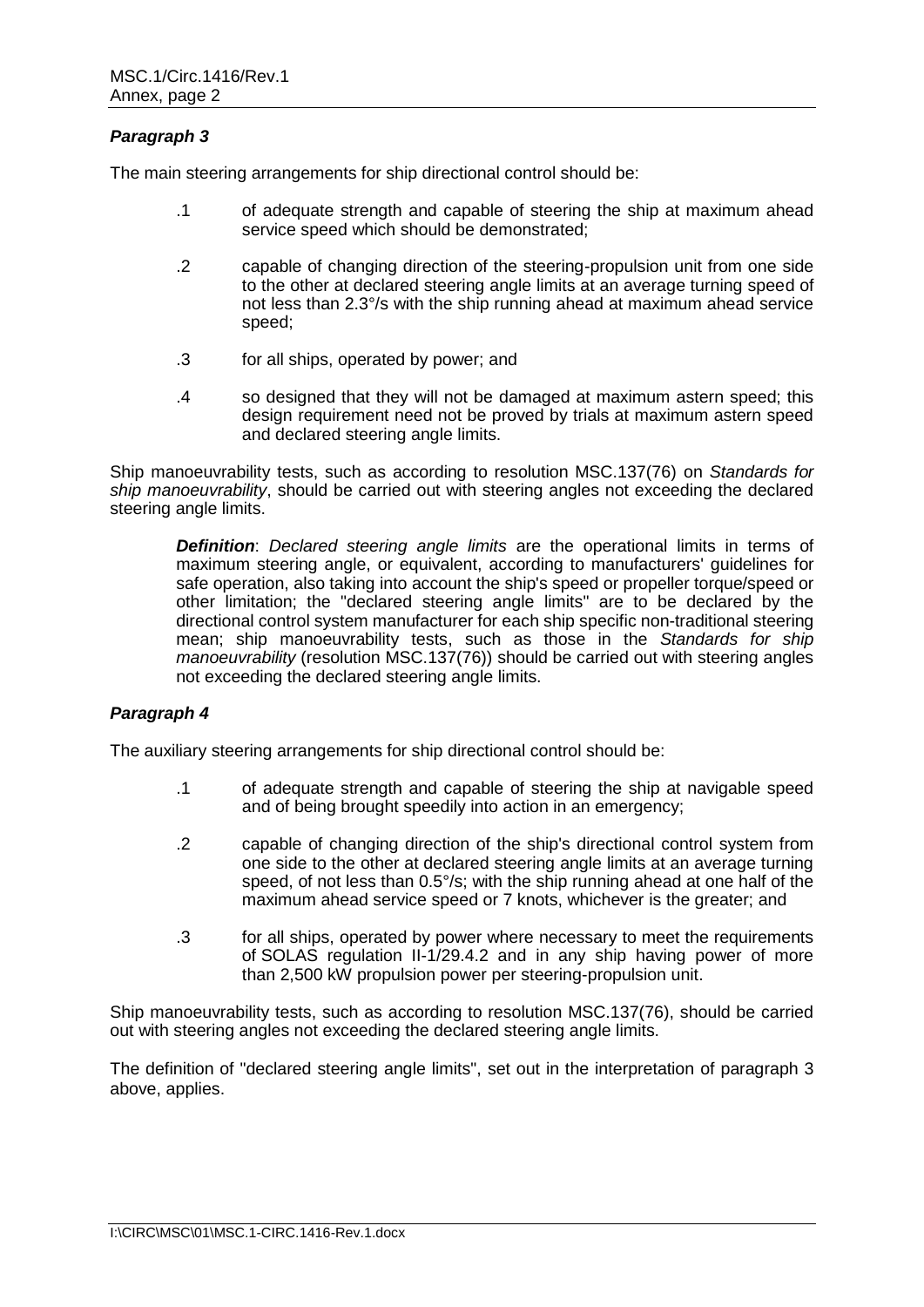# *Paragraph 6.1*

For a ship fitted with a single steering-propulsion unit where the main steering gear comprises two or more identical power units and two or more identical steering actuators, an auxiliary steering gear need not be fitted provided that the steering gear:

- .1 in a passenger ship, is capable of satisfying the requirements in interpretation to SOLAS regulation II-1/29.3 while any one of the power units is out of operation;
- .2 in a cargo ship, is capable of satisfying the requirements in interpretation to SOLAS regulation II-1/29.3 while operating with all power units; and
- .3 is arranged so that after a single failure in its piping system or in one of the power units, steering capability can be maintained or speedily regained.

For a ship fitted with multiple steering-propulsion units, where each main steering system comprises two or more identical steering actuating systems, an auxiliary steering gear need not be fitted provided that each steering gear:

- .1 in a passenger ship, is capable of satisfying the requirements in interpretation to SOLAS regulation II-1/29.3 while any one of the steering gear steering actuating systems is out of operation;
- .2 in a cargo ship, is capable of satisfying the requirements in interpretation to SOLAS regulation II-1/29.3 while operating with all steering gear steering actuating systems;
- .3 is arranged so that after a single failure in its piping or in one of the steering actuating systems, steering capability can be maintained or speedily regained; and
- .4 the above capacity requirements apply regardless whether the steering systems are arranged with common or dedicated power units.

*Definition*: *Steering gear power unit* – For the purposes of alternative steering arrangements, the steering gear power unit should be considered as defined in SOLAS regulation II-1/3. For electric steering gears, refer to SOLAS regulation II-1/3; electric steering motors should be considered as part of the power unit and actuator.

## *Paragraph 14*

This interpretation is valid to steering-propulsion units having a certain proven steering capability due to ship speed also in case propulsion power has failed.

Where the propulsion power exceeds 2,500 kW per thruster unit, an alternative power supply, sufficient at least to supply the steering arrangements which complies with the requirements of SOLAS regulation II-1/29.4.2 and also its associated control system and the steering gear response indicator, should be provided automatically, within 45 s, either from the emergency source of electrical power or from an independent source of power located in the steering gear compartment. This independent source of power should be used only for this purpose. In every ship of 10,000 gross tonnage and upwards, the alternative power supply should have a capacity for at least 30 min of continuous operation and in any other ship for at least 10 min.